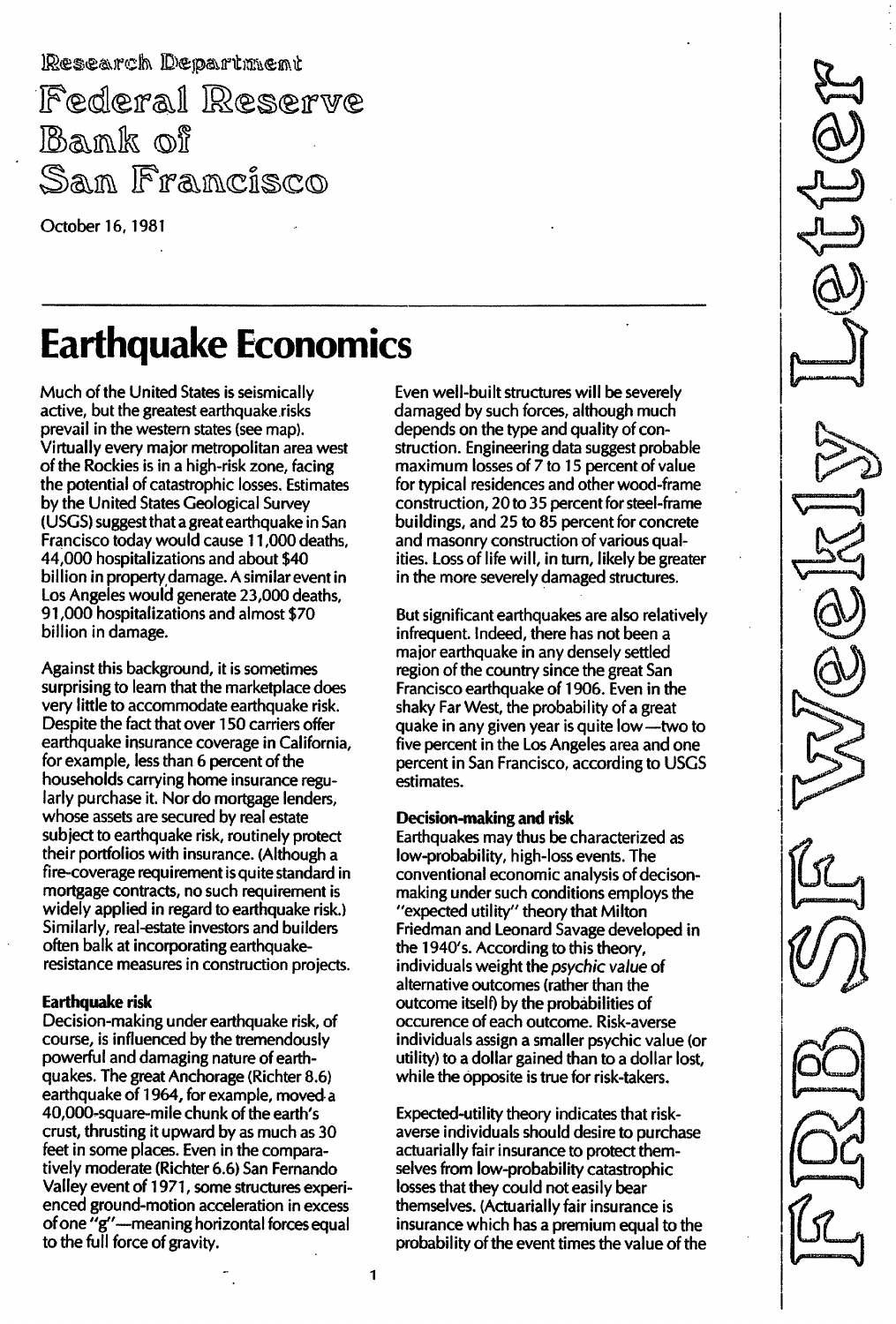Research Department

# Federal Reserve Bank of San Francisco.

()pinions expressed in this newsletter do not necessarily reflect the views of the management of the Federal Reserve Bank of San Francisco, or of the Board of Governors of the Federal Reserve Svstem.

loss.) Since most economists view the household as a risk-averse entity, the lack of consumer enthusiasm for earthquake insurance (and catastrophe insurance in general) thus comes as something of a surprise.

The problem may lie with the theory. Indeed, economists Danial Kahneman and Amos Tversky have found fault with the Friedman-Savage approach, on the basis of evidence from behavioral experiments and markets for other kinds of insurance. In particular, they find that people underweight remote events, leading to greater risk-taking than would otherwise be expected.

Howard Kunreuther of the Wharton School, in a similar vein, argues that the expectedutility theory operates only in an unreal world of perfect rationality and information. He argues that people may behave according to "bounded rationality," reluctant to purchase insurance or take other preventive steps because of limited knowledge of the nature of the catastrophe. For example, even the availability of heavily subsidized catastrophe insurance has failed in some major instances to encourage individuals to protect themselves from risk. Although the residents of Rapid City, Iowa, qualified for subsidized National Flood Insurance, only about 30 policies were in force there when the flood of 1971 caused \$160 million in damage to the community.

#### Earthquake insurance

Nonetheless, we should not ignore more conventional explanations for the relatively low level of private hazard-mitigation efforts. For example, premiums for earthquake insurance may not attract even rational and well-informed individuals. Indeed, catastrophe-insurance coverage poses special problems. Coverage tends to be concentrated in risk-prone areas-three quarters of all earthquake-insurance policies are written in California, for example-so that the insurer cannot reduce the cost of coverage by diversifying risk geographically. In theory, insurers could accumulate sufficient reserves to protect themselves against the financial effects of massive claims, but they don't have enough experience to guide them in this area. In addition, U.S. tax laws don't adequately discriminate between catastrophe reserves and normal profits, as, for example, the Swedish and Mexican tax codes do. Thus, in those years when no claims are filed, insurers are unable to set aside reserves for future contingencies without tax liability.

Such factors will, of course, affect the cost of earthquake coverage. The typical policy for a wood-frame residence in California costs \$2 per year for each \$1 ,000 of coverage, with a 5-percent deductible and an 80-percent coinsurance provision. The attractiveness of this type of policy to individual homeowners depends upon their risk-averseness and the expected frequency and size of losses. Experience suggests that wood-frame residences will suffer earthquake losses, on average, of 7 percent of value. (That was the average near the epicenter of the San Fernando earthquake, although 50-percent losses were not uncommon and a few total losses were recorded.) Under these conditions, the current typical premium structure would be actuarially "fair" for an annualevent probability of 8 percent. This is higher than current earthquake-probability estimates, and thus tends to make coverage less attractive to all but the most risk-averse households.

Low utilization of earthquake insurance thus seems to be a problem of weak demand at current premia rather than lack of awareness that coverage is available. Indeed, one insurer mounted a major marketing effort after the San Fernando earthquake and sold less than 100 policies. On the other hand, insurers probably could not offer coverage if people took a sudden interest in earthquake insurance, because existing reserves could not adequately support greatly expanded coverage.

#### Disaster aid

Other considerations may also act to discourage private mitigation efforts. For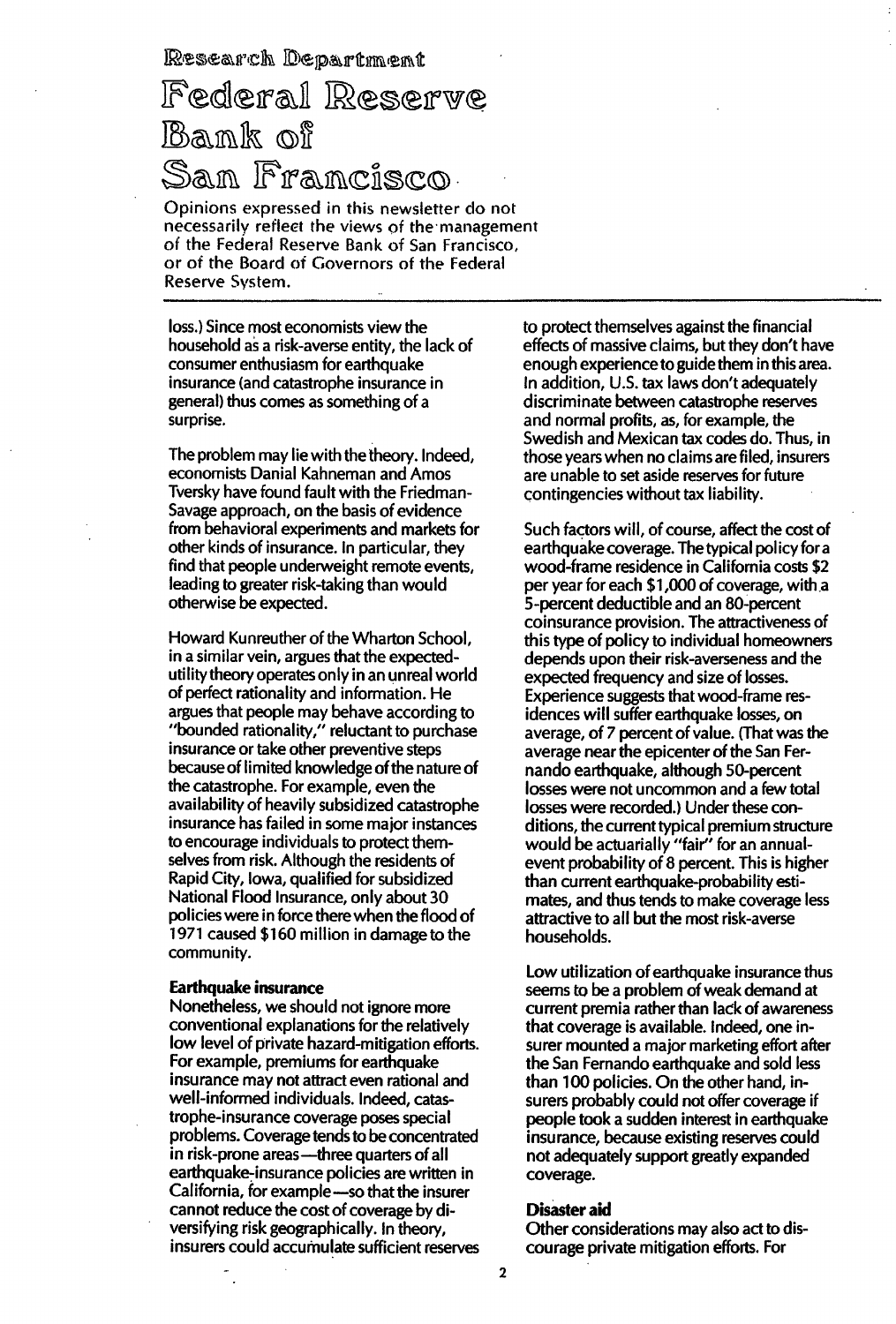Earthquake Risk Map of the United States



example, the Federal government provides liberal disaster relief, mostly through the provisions of the Federal Disaster Act and the emergency-lending powers of the Small Business Administration (SBA). These programs are activated by a Presidential designation of a region as a disaster area.

After the Anchorage earthquake of 1964, for example, the SBA loaned funds at 3 percent both to repair structural damage and to retire outstanding mortgages. Similarly, in 1971, it made special low-interest loans and outright (forgiveness) grants to uninsured earthquake victims in the San Fernando area. Such public-policy conventions, humane as they may seem at the time, actually increase further catstrophe potential by reducing the attention paid by private parties to risk exposure.

# Building economics

The insurance market is not the only private activity which pays insufficient attention to earthquake risk-building design is another. Since falling structures are the major source of economic disruption and loss of life in an earthquake, it is interesting to consider the economics of earthquake-resistant design.

Even in the absence of building codes, potential liability for injuries and loss of life incurred by buildings' occupants should encourage architects and builders to employ earthquake resistant design. However, the courts have seldom found a builder or designer liable for casualties arising from the collapse of a structure affected by a catastrophic natural force. (In contrast, the ancient Babylonian code of Hammurabi held the builder liable with his own life!) Considering the uncertainties involved, such a legal position is understandable, but it serves to weaken private incentives to incorporate special earthquake-resistance features in new construction.

Moreover, designers often have no economic rationale for adding earthquake resistance to structures to avoid purely structural losses, especially in the case of renovation. Los

Angeles County, for example, recently found that the cost of bringing 8,000 hazardous structures up to current standards would be roughly 70 percent of replacement cost. Given the low probability of a damaging earthquake in anyone location, building owners clearly were better off risking the total loss of their properties.

Even for new construction, the cost of adding earthquake resistance could be a significant fraction of the cost of construction-perhaps greater than the expected value of the loss that would be incurred without such protection. Reducing the 20-to-35 percent probable loss to a conventional steel-frame highrise, for example, might raise construction costs by 10 percent or more. Given a less than 50-percent probability of earthquake in a building's lifetime, investors may not consider the additional construction costs warranted, particularly since the possible dollar losses may occur well in the future. Much depends, of course, on the type of structure involved and the risk-averseness of the investors. (Construction insurers report, for example, that Eastern investors are more concerned than Western investors about earthquake damage.) But private incentives to add earthquake resistance generally are rather weak.

Conceptually, the burden of coping with catastrophes such as earthquakes need not be thrust entirely on the public sector. If private-market participants accurately perceive risks and potential losses, and perceive that they will bear all associated costs, they will devote appropriate resources to avoiding or mitigating catastrophic events. Unfortunately, public disaster-compensation systems, limited builder liability, and other cited factors may lead the private sector to commit insufficient resources to the mitigation of such hazards. If, in addition, individuals systematically underweight high-loss, low-risk events-as some research suggests-both the public and the government may be surprised by the magnitude of their losses in the next major seismic event. Randall J. Pozdena